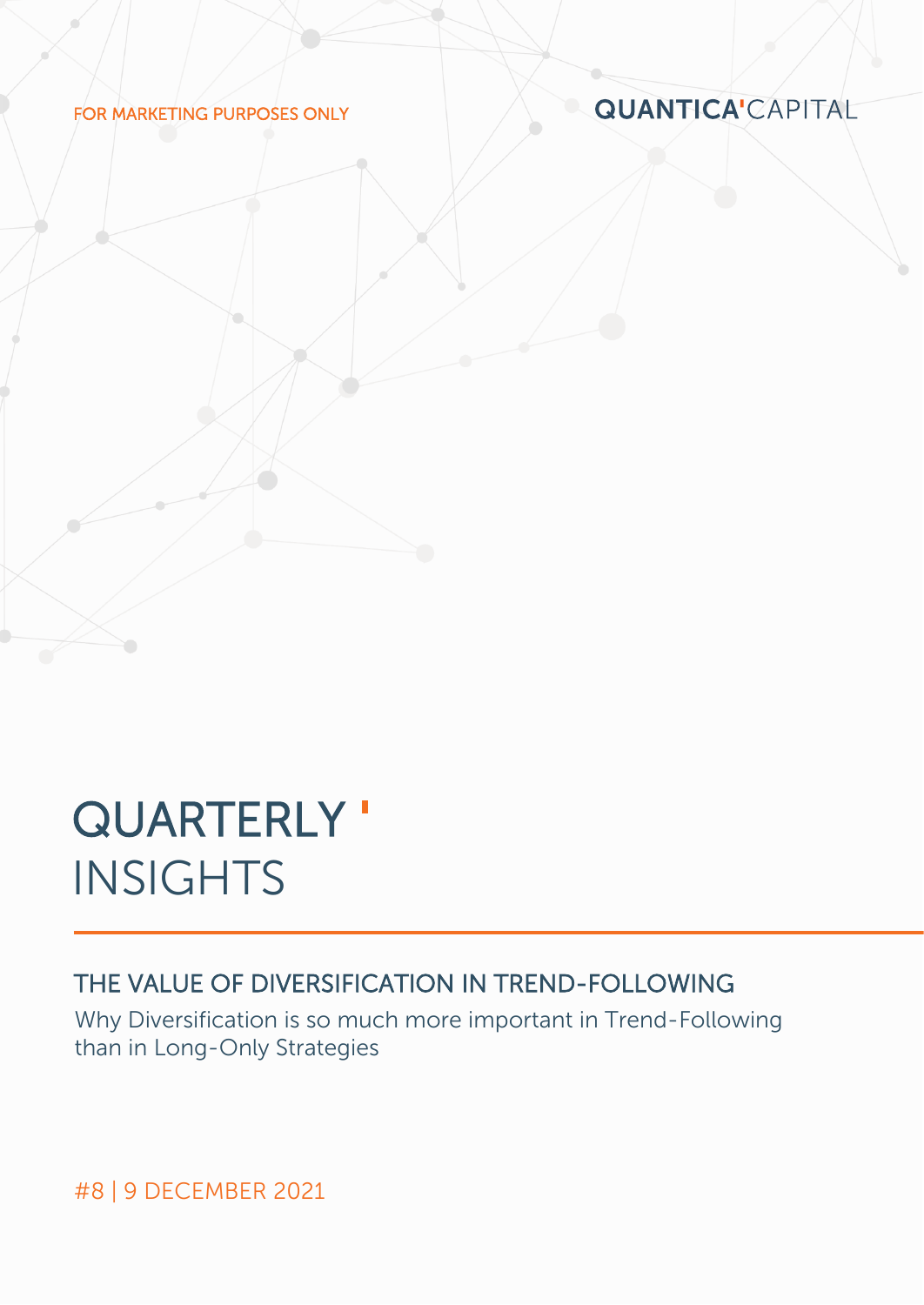# Executive summary

#### 'Diversification is the only free lunch in Finance'

This famous quote by Nobel laureate Harry Markowitz from 1952 revolutionized the investment industry and has lost none of its importance and relevance to this day.

According to economic theory, investors are only compensated for the non-diversifiable, systematic 'market' risk, but not for any individual, market specific or active portfolio risks.

The resounding success of passive investment strategies in the recent decade, e.g. passive ETF vehicles, compared to active strategies seems to confirm the theory in an impressive way.

But how many positions are needed in practice to take advantage of the diversification potential embedded in a specific investment strategy?

At Quantica, we have recently expanded our investment universe for the Quantica Managed Futures Program (QMF) from 64 to 84 of the most liquid, global futures markets. Quantifying the diversification benefit of this expansion is, of course, one of the important tasks we had to carefully complete prior to implementing such enhancement to the strategy.

In this Quarterly Insights we take a closer look at the determinants of portfolio diversification and present a simple but theoretically sound model to quantify the diversification potential for different investment strategies, with an emphasis on systematic trend-following.

Starting with a simple model, we demonstrate how the diversification gain when expanding a portfolio's investment universe is linked to the average cross-correlation of the underlying return streams and the portfolio size.

We show that the diversification potential is limited, and essentially inversely proportional to the square root of the average cross-correlation of the underlying return streams.

The non-linear relationship between a portfolio's underlying average cross-correlation and the resulting portfolio Sharpe ratio leads to significant differences between different investment opportunities and strategies.

As an important takeaway, we show that the diversification potential of trend-following strategies is significantly higher than e.g. for equity long only or risk parity strategies. For pure stock portfolios, the diversification potential is no longer significant for portfolios with more than 15-20 positions, and the Sharpe ratio cannot be increased much more through pure diversification.

Notably, for trend-following strategies applied to a universe of liquid futures markets, this diversification threshold is significantly higher. Trend-following portfolios with 100 positions (for generic trend-following models) and even 200 positions (applying Quantica's riskadjusted, relative trend-following methodology) could still benefit from a sizable diversification gain when considering a further investment universe expansion.

We demonstrate how a careful evaluation and integration of diversification considerations into the investment process can be crucial to the long-term success of a trend-following strategy. As a result, the Portfolio Sharpe ratio can be increased up to a well quantifiable level, and without compromising style consistency or other desirable features of the trend-following strategy.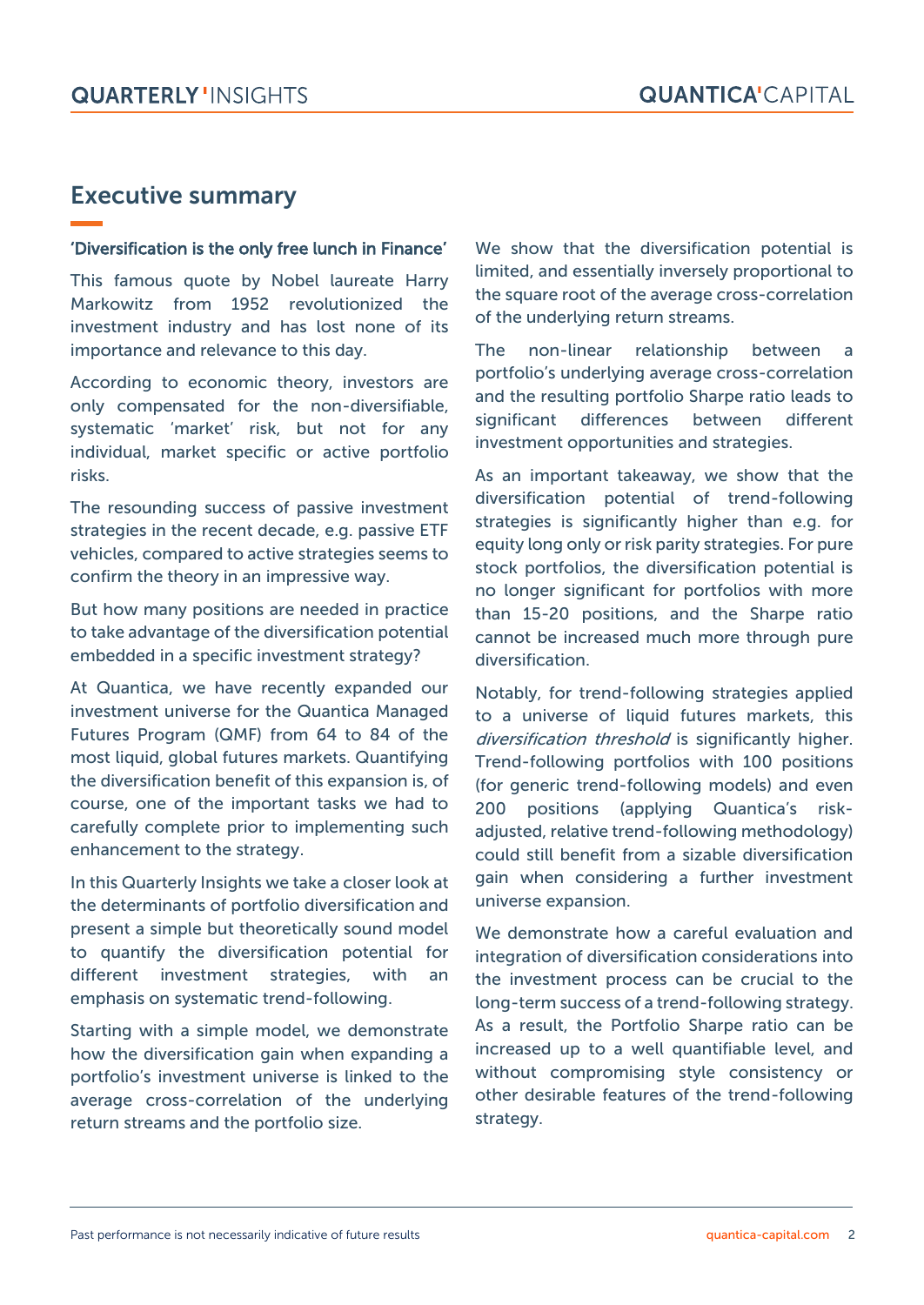#### Introduction

As the saying goes, it was common practice in the 19<sup>th</sup> century in certain saloons in the US to attract guests with so-called 'free lunches'. The flip side of the coin was usually over-salted food that tempted customers to consume more of the overpriced drinks.

Translated to the modern world of investing, this means that any kind of excess return over "riskfree rates" - which are essentially negative these days - must be accompanied, or paid for, by increased risk in some form or another. In simple words: "There ain't such a thing as a free lunch" .

Frequently quoted in the  $20<sup>th</sup>$  century, this saying formed the simple basis for some groundbreaking theories in Modern Finance, based on the "No-Arbitrage Pricing Theory" founded, amongst others, by Nobel laureates Robert C. Merton and Myron Scholes.

In 1952, another Nobel Prize winner, Harry Markowitz put this statement into perspective with his infamous saying "Diversification is the only free lunch in Finance". And in fact, his Capital Asset Pricing Model (CAPM) was the foundation of Modern Portfolio Theory, which essentially concludes that investors are not compensated for any market specific risk, but only for systematic, non-diversifiable risks. Or, in other words, the higher the diversification, the better.

Advocates of a more active investment style, on the other hand, would argue that overdiversification will always disappoint, as it will generate average returns, hence preventing any possibility of outperformance, which seems against the nature of most investors.

Therefore, it is only natural for any investor to ask how many positions they should optimally have in their portfolio, to exploit the obvious benefits of diversification without being overdiversified, or paying any other price related to such expansion. Any increase in the number of portfolio constituents usually comes with a price, be it in the form of increased transaction costs, or simply in the form of increased complexity. Therefore, a sound understanding of the potential benefit of extending the portfolio size, or the investment universe, is key.

At Quantica, we apply a fully systematic investment process to the most liquid global exchange traded futures markets. The center of our investment philosophy is the conviction that attractive long-term risk-adjusted returns can be generated by implementing a fully systematic trend-following approach, that is based on the identification of risk-adjusted, relative out- or underperformance of individual markets against each other. We believe that such positive 'trendfollowing' risk premia can be harvested in any individual market over a sufficiently long period.

We are agnostic on which markets will generate superior long-term risk-adjusted trend-following returns compared to others, and we do believe all markets have eventually the same expected long-term risk-adjusted trend-following profit potential. Hence, diversification is key to our goal to generate the best possible long-term riskadjusted returns and to offer maximum liquidity and capacity.

On the other hand, the universe of accessible and liquid futures markets is limited, and the challenge is to factor in the increasing transaction cost of adding less liquid markets against the benefit of increased diversification.

Therefore, having a model to value the diversification benefit of adding new markets and extending the investment universe, is important to us.

In this note, we will present a simple but theoretically sound model that expresses the risk-adjusted return – or Sharpe ratio – of a portfolio as a simple function of the number of portfolio constituents, its average cross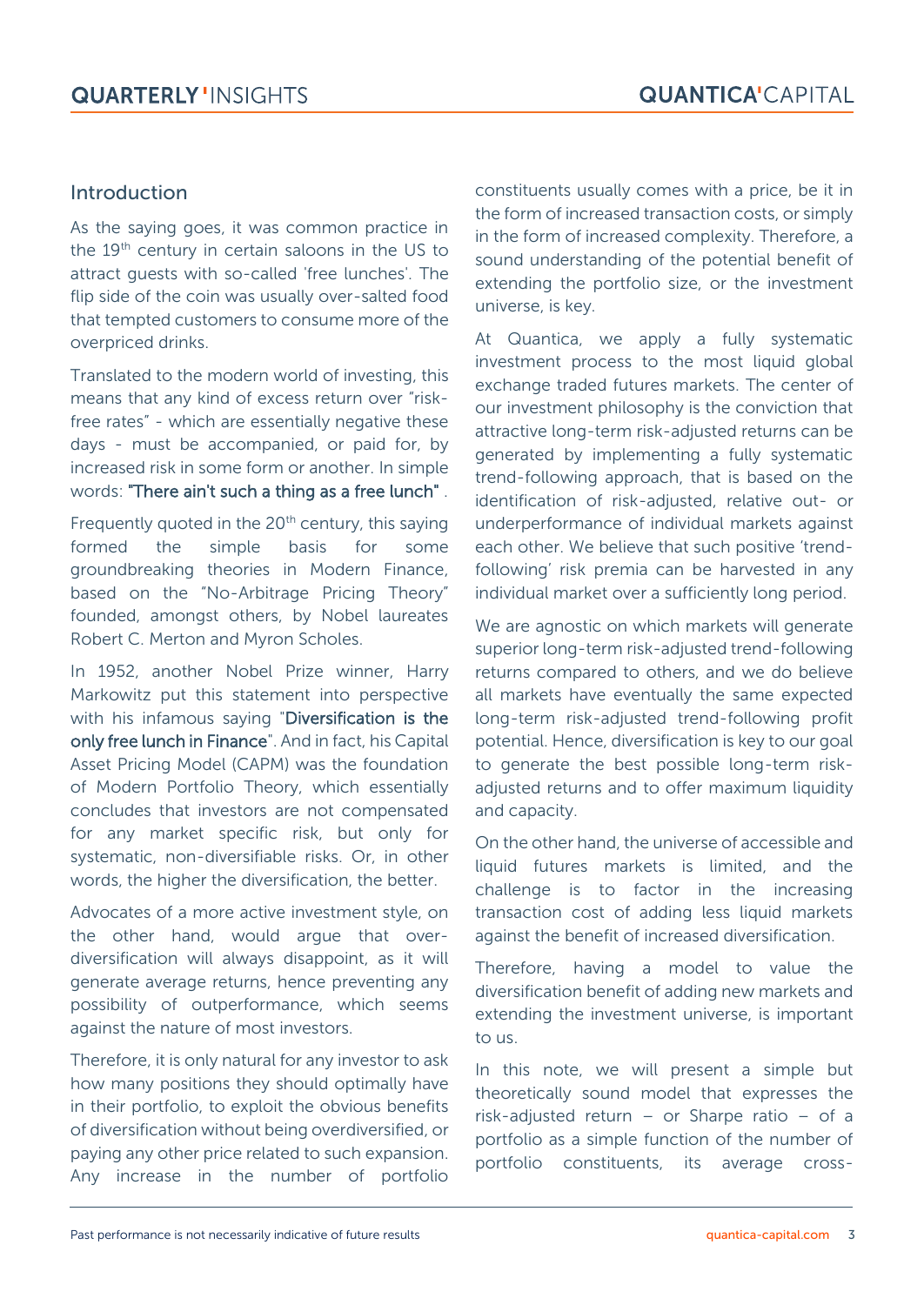correlation of the constituents' return streams, and the average Sharpe ratio of its constituents.

In fact, based on the average cross-correlation of the underlying returns, we can easily compute a diversification multiplier that expresses the theoretical upside potential to increase the portfolio Sharpe ratio simply through adding more instruments, or put differently, purely through diversification.

This simple formula allows us to precisely quantify the expected increase in Sharpe ratio by increasing the number of portfolio constituents with specific return and correlation characteristics.

We apply our methodology to analyze the diversification potential for different investment opportunities and strategies, including single name equity and global futures markets. We show results for long-only and risk parity strategies as well as generic trend-following strategies and more specifically Quantica's riskadjusted, relative trend-following strategy implemented in the Quantica Managed Futures Program (QMF).

## A simple formula to measure the diversification benefit of a diversified portfolio

In order to obtain a quantitative understanding of the benefit of diversification, we first have to settle on a measure of portfolio performance that isn't dependent solely on the constituents' expected returns. To that end, we choose to look at the Sharpe ratio – or risk-adjusted return – which famously also takes a portfolio's risk into account and which, for our purposes, we define for a portfolio with (log-)return  $R$  in the slightly simplified form

$$
Sharpe(R) = \frac{E[R]}{\sqrt{Var(R)}}.
$$

Here  $E[R]$  denotes the annualized expected return of the portfolio (log-)return  $R$  and  $Var(R)$ denotes its variance – a measure of the portfolio's variability or risk. Note that our definition of the Sharpe ratio agrees with the original one under the assumption of a zero riskfree rate.

To understand the dependence of the Sharpe ratio on diversification, we start with a review of the variability, or risk, of an equally weighted portfolio of  $n$  correlated (log-)return streams  $R_1, ..., R_n$  with expected returns  $\mu_1, ..., \mu_n$ , equal volatilities  $\sigma$  (i.e. the annualized square root of the variances), and correlation matrix  $\rho_{ii}$ . We show in the Appendix that the variance of such a portfolio can be expressed as a function of the number of constituents  $n$ , the individual volatilities  $\sigma$ , and the average cross-correlation  $\bar{\rho} = \frac{1}{m^2}$  $\frac{1}{n^2-n}\sum_{i\neq j}\rho_{ij}$ by the simple formula

$$
\operatorname{Var}\left(\frac{1}{n}\sum_{i=1}^{n}R_{i}\right)=\sigma^{2}\left(\bar{\rho}+\frac{1-\bar{\rho}}{n}\right).
$$

It follows (a detailed derivation is shown in the Appendix) that the Sharpe ratio of such a portfolio is proportional to the average Sharpe ratio of its constituents  $\bar{s} = \frac{1}{n}$  $\frac{1}{n}\sum_{i=1}^{n}$ Sharpe $(R_i)$ , with a proportionality factor  $m(\bar{\rho}, n)$  that only depends on the number of constituents and their average cross-correlation  $\bar{\rho}$  :

$$
\text{Sharpe}\left(\frac{1}{n}\sum_{i=1}^n R_i\right) = \bar{s} \cdot \frac{1}{\sqrt{\bar{\rho} + \frac{1-\bar{\rho}}{n}}} = \bar{s} \cdot m(\bar{\rho}, n) \, .
$$

This gives us a simple quantitative description of the expected increase in Sharpe ratio as we add more return streams to a given portfolio. Notably, the diversification multiplier function  $m(\bar{\rho}, n)$  depends only on the *average* crosscorrelation  $\bar{\rho}$  and the number of instruments. We do not need to assume that all cross-correlations are equal to  $\bar{\rho}$ , as is sometimes claimed in the relevant industry literature.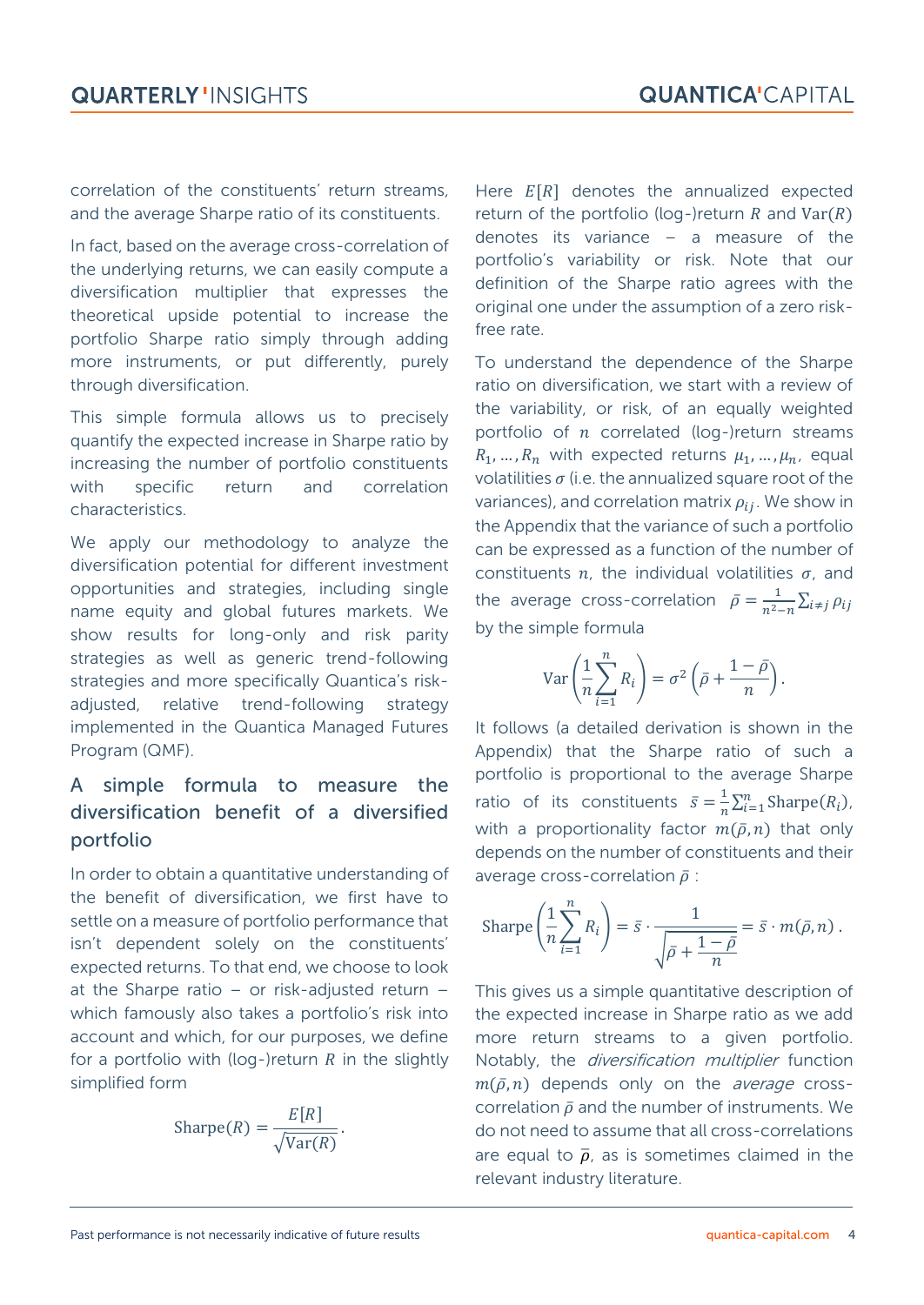Furthermore, we can immediately observe a few interesting edge cases from the above formula:

- In the limit  $n \to \infty$ , with the number of constituents growing to infinity, the Sharpe ratio converges to  $\bar{s} \cdot \frac{1}{\epsilon}$  $\frac{1}{\sqrt{\overline{\rho}}}$ , i.e. the diversification multiplier is inversely proportional to the square root of the average cross-correlation.
- The above limit may not exist if  $\bar{\rho}$  is zero or negative. In that case the formula is only defined for *n* up to  $\frac{\overline{p}-1}{\overline{p}}$ , which precisely coincides with the theoretical lower bound on the average crosscorrelation in any universe of size  $n: \bar{p} \geq$  $-\frac{1}{n}$  $n-1$ .
- If  $\bar{p} = 0$ , then the formula reduces to  $\bar{s}\cdot\sqrt{n}$  and we see that the Sharpe ratio can grow without bounds, proportionally to the square root of the number of instruments.
- If instead all the constituents are perfectly correlated, i.e.  $\bar{p} = 1$ , (or if  $n = 1$ ), the multiplier  $m(\bar{p}, n) = 1$ , and the portfolio Sharpe ratio is equal to  $\bar{s}$ , and there is no diversification benefit at all.

In conclusion, we have derived a simple, theoretically sound but powerful model for how the Sharpe ratio of an equal-weighted portfolio with constituents of equal volatility is linked to the number of constituents, their average crosscorrelation, and their average risk-adjusted return.

## Empirical analysis for different investment strategies

With the simple formula derived in the previous section, we can now move on to empirically compute the multiplier  $m(\bar{p}, n)$  measuring the pure diversification benefit obtained from adding instruments to different portfolios just by knowing the average cross-correlation  $\bar{\rho}$  of their constituents' returns.

Table 1 shows the empirical average crosscorrelation of the (log-)return streams of longonly, risk-parity and generic trend-following strategies and the diversification multiplier, i.e. the diversification benefit for different portfolio sizes  $n$ . To highlight the striking differences for different asset classes and investment strategies, we apply the methodology to single name stock portfolios (represented by the S&P 500 universe), and diversified futures portfolios represented by 84 of the most liquid global futures markets currently traded within the Quantica Managed Futures (QMF) program. Finally, as a special case, we also evaluate the universe of 16 of the largest trend-following CTAs, which typically show very high cross-correlations, and hence limited diversification potential.

| the Sharpe ratio of an equal-weighted portfolio<br>with constituents of equal volatility is linked to |                                      | A first interesting observation is that a risk parity<br>version of a long-only basket of stocks helps to |     |     |     |     |     |          |
|-------------------------------------------------------------------------------------------------------|--------------------------------------|-----------------------------------------------------------------------------------------------------------|-----|-----|-----|-----|-----|----------|
|                                                                                                       |                                      | Diversification multiplier for i instruments                                                              |     |     |     |     |     |          |
| <b>Strategy Description</b>                                                                           | <b>Average Cross-</b><br>Correlation | $= 1$                                                                                                     | 10  | 25  | 50  | 84  | 100 | $\infty$ |
| Equal-Weighted (S&P 500 constituents)                                                                 | 39%                                  | 1.0                                                                                                       | 1.5 | 1.6 | 1.6 | 1.6 | 1.6 | 1.6      |
| Risk Parity (S&P 500 constituents)                                                                    | 34%                                  | 1.0                                                                                                       | 1.6 | 1.6 | 1.7 | 1.7 | 1.7 | 1.7      |
| Generic Trend-Following (S&P 500 constituents)                                                        | 12%                                  | 1.0                                                                                                       | 2.2 | 2.5 | 2.7 | 2.8 | 2.8 | 2.9      |
| Risk Parity (broad futures universe*)                                                                 | 10%                                  | 1.0                                                                                                       | 2.3 | 2.7 | 2.9 | 3.0 | 3.0 | 3.2      |
| Generic Trend-Following (broad futures universe*)                                                     | 7.6%                                 | 1.0                                                                                                       | 2.4 | 3.0 | 3.3 | 3.4 | 3.4 | 3.6      |
| QMF Program (broad futures universe*)                                                                 | 4.4%                                 | 1.0                                                                                                       | 2.7 | 3.5 | 4.0 | 4.2 | 4.3 | 4.8      |
| Equal-Weighted (CTA Portfolio**)                                                                      | 65%                                  | 1.0                                                                                                       | 1.2 | 1.2 | 1.2 | 1.2 | 1.2 | 1.2      |
| Risk Parity (CTA Portfolio**)                                                                         | 65%                                  | 1.0                                                                                                       | 1.2 | 1.2 | 1.2 | 1.2 | 1.2 | 1.2      |

Table 1: Average cross-correlation between instrument returns and diversification multipliers for a portfolio of different sizes. Data covers the period 2010-2021. Risk parity strategy chooses weight so that each constituent has an equal volatility target. \*84 of the most liquid futures across equities, fixed income, commodities and FX. \*\*16 largest CTAs as of 30 September 2021. Source: Quantica Capital.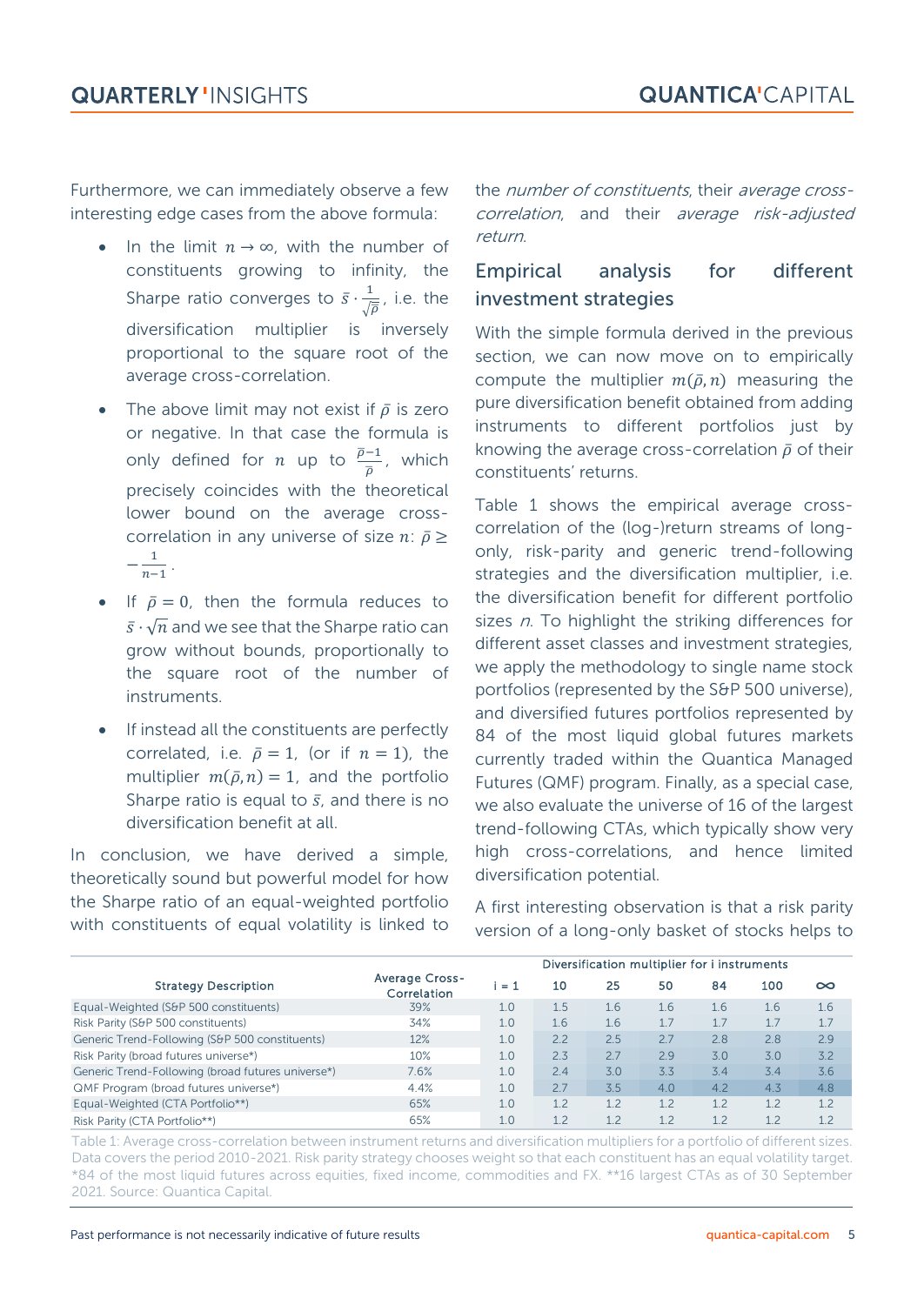decrease the average cross-correlation between instruments, and therefore increases the diversification potential of adding new instruments. This eventually leads to a higher achievable portfolio Sharpe ratio.

Secondly, a trend-following signal applied to the S&P 500 universe leads to lower average crosscorrelations compared to passive long-only strategies. Therefore, the potential to increase the portfolio Sharpe ratio through diversification alone is much higher. This already points to greater importance of diversification in trendfollowing strategies.

Applied to the S&P 500 universe, the diversification multiplier of an equal weighted portfolio can reach a value of 1.6 (1.7 for its risk parity counterpart). For a generic trend-following model applied to the S&P 500 universe, the diversification multiplier can reach 2.9, and hence the value of diversification is 50% higher compared to the equally weighted strategies, which translates into a 50% higher expected Sharpe ratio multiplier.

The highest diversification multipliers are achieved in trend-following strategies applied to a diversified set of futures markets. The generic

trend-following model applied to our universe of 84 futures markets reaches a diversification multiplier of 3.6, again indicating the importance of diversification in trend-following portfolios.

The empirical results for our Quantica Managed Futures (QMF) Program differ from a generic trend-following model approach by having an even lower average cross-correlation between its constituents return streams of 4.4% compared to 7.6% for a generic trend-following strategy. The lower cross-correlation brings the diversification multiplier to 4.2 for a portfolio of 84 assets, compared to 3.4 for a generic trendfollowing program.

In contrast, the diversification benefit is limited for CTA portfolios, which highlights the importance of fund selection in the CTA space. The relatively high average cross-correlation of 0.65 characterizing the universe of the largest CTAs leads to a limited diversification multiplier of around 1.2. Figure 1 illustrates the non-linear relationship between the average crosscorrelation of the return streams and the diversification multiplier for different number of instruments. On this graph, we see how the diversification benefit gets more important as the



Figure 1: Multiplier as a function of average cross-correlation between return streams and diversification multipliers for a portfolio of different sizes. Data covers the period 2010-2021. Risk parity strategy chooses weight so that each constituent has an equal volatility target. \*84 of the most liquid futures across equities, fixed income, commodities and FX. \*\*16 largest CTAs as of 30 September 2021. Source: Quantica Capital.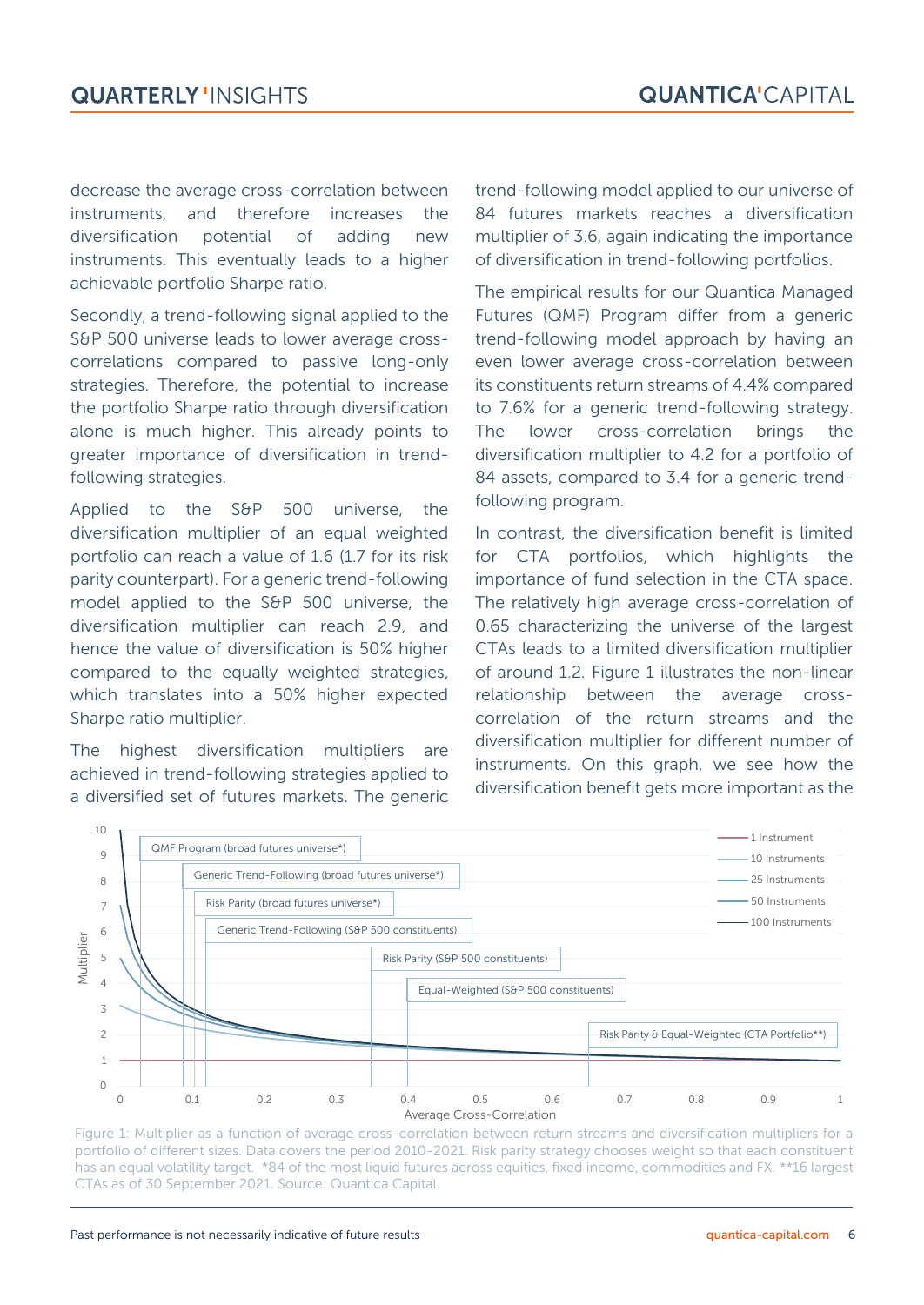average cross-correlation gets lower. Any signal or return stream added to a portfolio that helps reducing the average cross-correlation between instruments allows to move towards the left on the graph and therefore to climb up the diversification benefit curve. The plot also shows the more instruments there are in the portfolio, the steeper the diversification benefit curve, although the steepness only has a meaningful impact for sufficiently low average crosscorrelations between return streams. The increasing non-linearity of the diversification multiplier at lower cross-correlations illustrates the importance of diversification for trendfollowing strategies such as the QMF program.

The question that arises from those results is

#### What is the limit of diversification?

Mathematically, the multiplier increases to the limit  $\frac{1}{\sqrt{\overline{\rho}}}$  as the number of instruments gets higher and higher. However, in real life, the additional benefit of adding more positions is reduced by higher additional operational and trading costs. Furthermore, there is often only a limited set of cost-efficient and liquid instruments to choose from.

In the next section we introduce an intuitive diversification threshold that allows to compute an 'optimal' portfolio size that takes advantage of a 'sufficiently significant' portion of the diversification benefit.

## How many positions are needed to take advantage of the diversification potential?

In the previous sections we have demonstrated why diversification – in the form of an increase in the number of portfolio constituents – is beneficial for any investment strategy, and how we can quantify the additional benefit of adding an additional return stream to a portfolio. We have shown that the diversification benefit is

essentially a function of the average crosscorrelation of the returns only, which depends heavily on the investment strategy under consideration. In fact, thanks to the simple methodology applied before, we can go one step further and precisely quantify how the diversification benefit is adding to a portfolio's Sharpe ratio, depending on the Sharpe ratio of the added return stream as well as it's crosscorrelations to the already held ones. This is crucial information given the potentially added complexity in trading the additional instrument as well as the potentially higher trading costs incurred.

We have demonstrated that for given return-, risk- and correlation characteristics  $\bar{s}$  and  $\bar{\rho}$ , the portfolio Sharpe ratio is limited by  $\bar{s} \cdot \frac{1}{6}$  $\frac{1}{\sqrt{\overline{\rho}}}$ . Hence, it is natural to ask for the smallest number  $N_n$  of constituents needed to reach a certain percentage  $p \in [0,1]$  of this maximally achievable Sharpe ratio. This number turns out to be independent of  $\bar{s}$  and is given by (for a technical derivation see the Appendix)

$$
N_p=\frac{1-\bar{\rho}}{\bar{\rho}}\cdot\frac{p^2}{1-p^2}.
$$

With that in hand, we can introduce  $N_{95\%}$ , the 95% diversification threshold, representing the number of portfolio constituents needed to reach 95% of the maximally achievable Sharpe ratio for the given correlation characteristics. The lower this number is, the less it makes sense to try and improve the strategy purely through diversification. The 95% percentile is of course arbitrary and can be set differently, but it seems a reasonable choice for practical applications. Again, we emphasize that the diversification threshold depends only on the average crosscorrelation of the underlying portfolio constituents. We do not need to assume that all cross-correlations are equal to  $\bar{p}$ .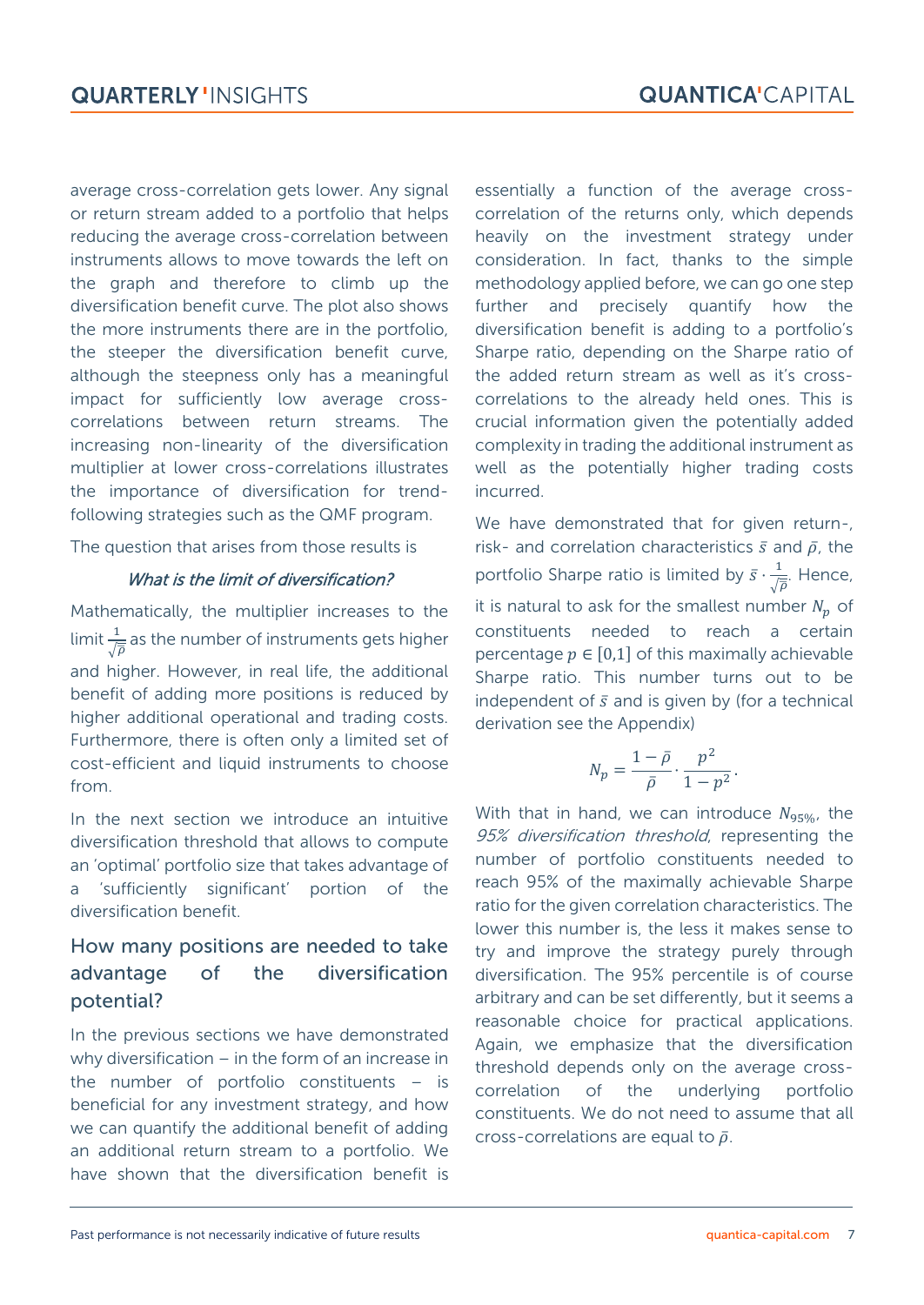# **QUARTERLY 'INSIGHTS**

|                                                   | <b>Fitted Results from Empirical Simulation</b> |                                      |                              |                      |                                         |
|---------------------------------------------------|-------------------------------------------------|--------------------------------------|------------------------------|----------------------|-----------------------------------------|
| <b>Strategy Description</b>                       | Average<br>Sharpe-Ratio                         | <b>Average Cross-</b><br>Correlation | Maximum<br><b>Multiplier</b> | Max Sharpe-<br>Ratio | 95% Diversification<br><b>Threshold</b> |
| Equal-Weighted (S&P 500 constituents)             | 0.62                                            | 41%                                  | 1.6                          | 1.0                  | 14                                      |
| Risk Parity (S&P 500 constituents)                | 0.71                                            | 34%                                  | 1.7                          | 1.2                  | 19                                      |
| Generic Trend-Following (S&P 500 constituents)    | 0.24                                            | 10%                                  | 3.1                          | 0.8                  | 86                                      |
| Risk Parity (broad futures universe*)             | 0.40                                            | 11%                                  | 3.1                          | 1.2                  | 81                                      |
| Generic Trend-Following (broad futures universe*) | 0.26                                            | 7.2%                                 | 3.7                          | 1.0                  | 126                                     |
| QMF Program (broad futures universe*)             | 0.33                                            | 4.3%                                 | 4.8                          | 1.6                  | 217                                     |
| Equal-Weighted (CTA Portfolio**)                  | 0.39                                            | 69%                                  | 1.2                          | 0.5                  | 4                                       |
| Risk Parity (CTA Portfolio**)                     | 0.36                                            | 65%                                  | 1.2                          | 0.4                  | 5                                       |

#### Fitted Results from Empirical Simulation

Table 2: Empirically fitted results from a simulation of random portfolios of different sizes. Data covers the period 2010- 2021. Risk parity strategy chooses weight so that each constituent has an equal volatility target. \*84 of the most liquid futures across equities, fixed income, commodities and FX. \*\*16 largest CTAs as of 30 September 2021. Source: Quantica Capital.

To compute the threshold and the maximal achievable Sharpe ratio for any strategy, we can estimate the average Sharpe ratios and the crosscorrelations of its constituent return streams and use the simple diversification multiplier formula as outlined in the previous section.

#### Empirical validation of the Theoretical Diversification Model

To empirically validate the theoretical approach in practice, without making any assumptions on the portfolio composition, we apply a simulation technique to construct randomly selected portfolios of different sizes and compute the resulting average Sharpe ratios. We then fit our model to the resulting "expected Sharpe vs. number of constituents"-curve, to obtain alternative empirical estimates of the expected Sharpe ratios and the cross-correlations. Notably, this approach does not have to make any assumptions on the distribution of the portfolio's return stream, e.g. the equality or stationarity of volatilities.

We found that the empirical results impressively confirm the naïve approach from the diversification multiplier formula.

Table 2 summarizes the results of this empirical approach applied to the strategies considered in the previous section.

For the single name equity universe represented by the S&P 500 Index, we find a 95% diversification threshold of 14, indicating that a

portfolio size of 14 randomly selected single stocks already takes advantage of 95% of the maximum diversification potential, resulting from the average cross-correlation of 0.41 for a passive long-only strategy. Portfolios consisting of 15-20 reasonably diversified single name stocks are already mainly exposed to systematic Equity risk, and the diversification benefit dries up quickly for larger portfolio sizes.

Risk parity strategies appear to benefit somewhat more from the increased diversification potential, which can increase the portfolio's achievable Sharpe ratios by up to 20%.

For *trend-following* strategies applied to single name stocks, the diversification potential is significantly higher, and the 95% threshold suggests that portfolios with up to 86 positions could still benefit significantly from additional diversification. These insights are far less intuitive than in the case of passive long-only strategies, but highly relevant for every trend-following manager and investor alike.

For the global futures universe our method reconfirms the importance and benefits of highly diversified portfolios: while the 95% threshold for a risk parity futures portfolio indicates a sufficient portfolio size of around 80 positions, a generic trend-following approach can further benefit from additional diversification of up to 126 positions.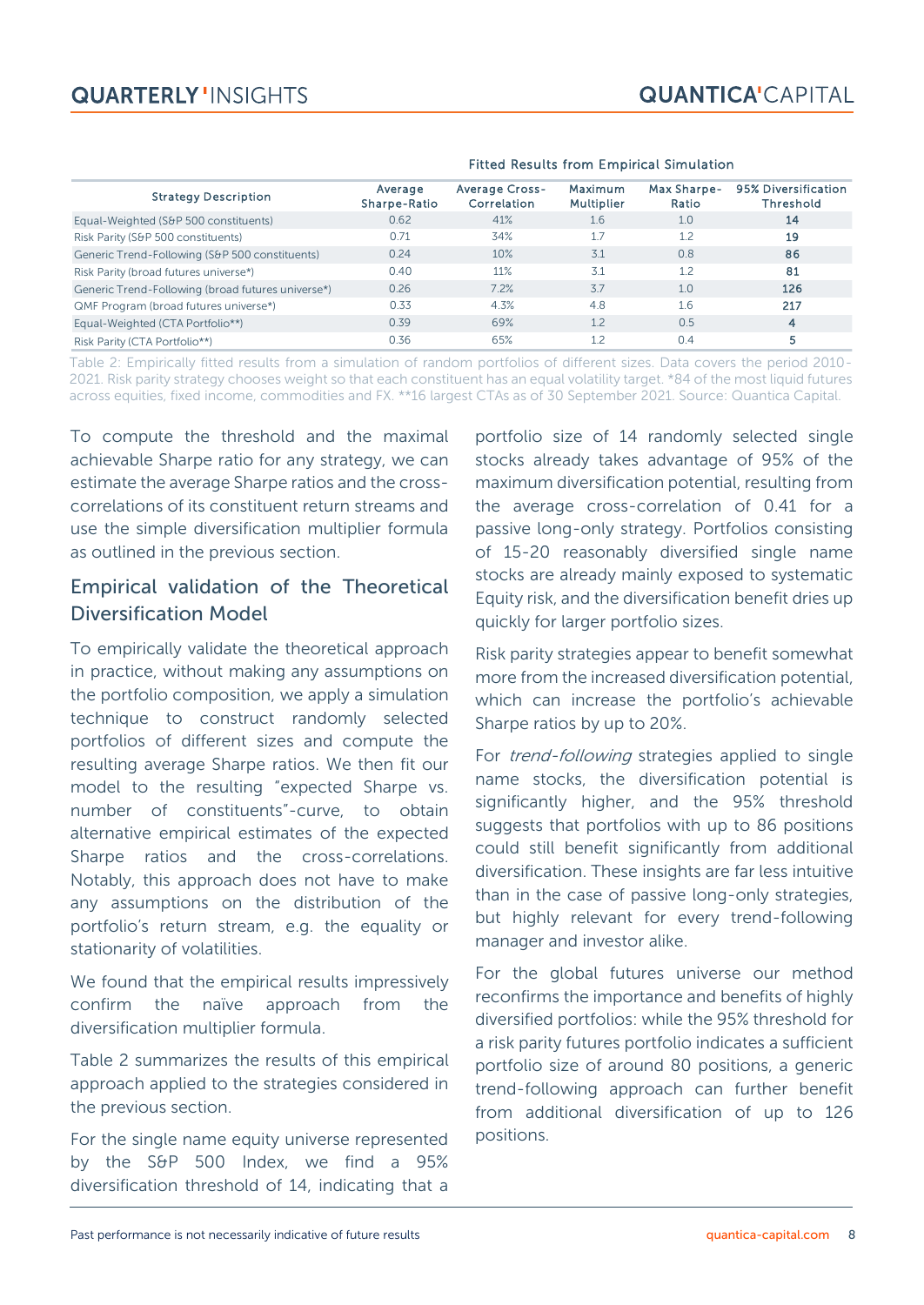In the case of Quantica's trend-following approach, the diversification benefit could be extended to more than 200 positions. This result highlights the importance of striving to identify opportunities to add sufficiently liquid and operationally accessible and tradable markets to the QMF investment universe. Recently, QMF's investment universe has been expanded from 64 to 84 markets. Any further expansion is clearly desirable, but a careful evaluation of the additional cost of adding less liquid markets has to be taken into consideration.

Finally, for portfolios of CTA products, the lack of significant diversification potential leads to extremely low 95% diversification thresholds. Portfolios of 5-6 different CTA products seem to take almost full advantage of the diversification potential. Therefore, the role of portfolio selection plays a much bigger role, and more diversified portfolios can be beneficial for other reasons than pure diversification, e.g. increased capacity, or to reduce single manager risks.

In summary, we have developed a general method applicable to any investment strategy whereby purely from observing the variation of the Sharpe ratio as the number of constituents is varied, we can infer a threshold for the maximum number of constituents one might want to diversify into for pure diversification benefits.

So far, we have demonstrated that the diversification benefit of trend-following strategies is significantly higher compared to traditional long-only strategies. Further evaluation of these features and benefits in trend-following strategies is the topic of the last section of this note.

## A deeper look into the diversification potential of trend-following strategies

In this section, we extend our analysis to the behavior of individual asset classes in the global futures universe in the context of trend-following

returns. [Table 3](#page-8-0) summarizes the average crosscorrelations of instruments within each subsector as well as the average cross-correlations between each asset class for the generic trendfollowing model applied to our universe of 84 global futures markets.

Commodities and Currencies have historically shown the lowest average cross-correlation between their constituent generic trendfollowing return streams. The diversification threshold  $N_{95\%}$  defined in the previous section can also be used to assess the remaining diversification potential that can be exploited by further expanding the investment universe within each asset class. Given their low intra asset class cross-correlation, a portfolio would need a lot more commodities than bonds before reaching its diversification threshold (by almost a factor of 5, as the  $N_{95\%}$  is reached for 95 commodities versus only 19 bond instruments).

|              | Average Cross-<br>Correlation<br>within asset<br>class | Average Cross-<br>Correlation<br>against other<br>asset classes | Average<br>Sharpe ratio | 95%<br>diversification<br>threshold |
|--------------|--------------------------------------------------------|-----------------------------------------------------------------|-------------------------|-------------------------------------|
| Equity       | 29%                                                    | 12%                                                             | 0.10                    | 24                                  |
| <b>Bonds</b> | 33%                                                    | 2%                                                              | 0.56                    | 19                                  |
| <b>FX</b>    | 23%                                                    | 19%                                                             | $-0.01$                 | 33                                  |
| Commodities  | 9%                                                     | 20%                                                             | 0.16                    | 95                                  |

<span id="page-8-0"></span>Table 3: Cross-correlation, Sharpe ratio and diversification threshold for different asset class generic trend-following return streams. Data covers the period 2010-2021. Source: Quantica Capital.

Zooming out further and looking at the crosscorrelation between asset classes shows the diversification benefit of each sector on a standalone basis. As Table 3 also highlights, the lower the correlation of the return stream of an asset class against the others, the higher its potential diversification benefit.

As it becomes harder to find new uncorrelated and liquid asset classes to invest in, reducing the intra asset-class cross-correlation is a further step to improve the diversification benefit of a trend-following portfolio.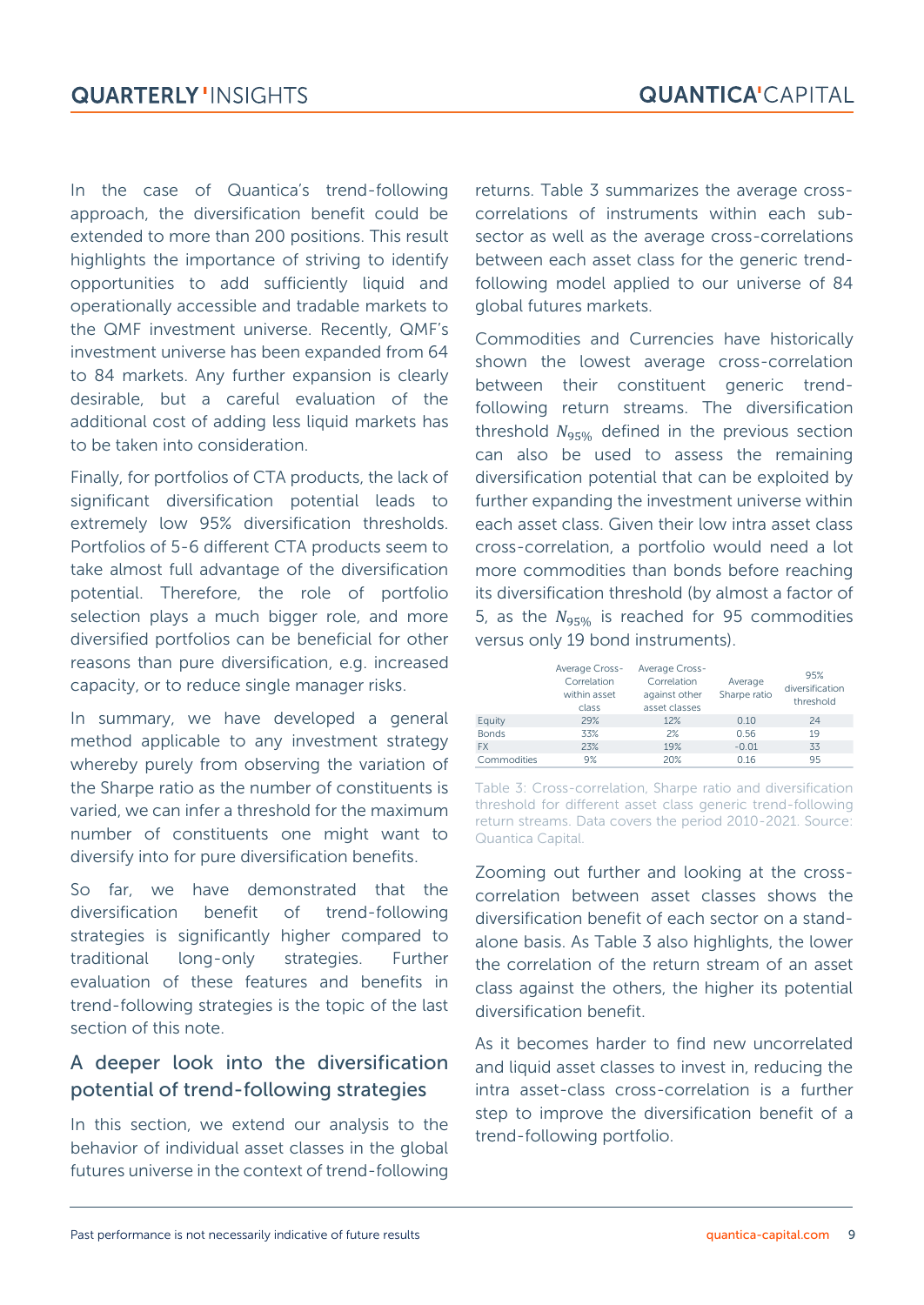When selecting new instruments to add to an existing strategy, correlation metrics should be used to assess which instruments will add the most value to the portfolio from a pure diversification perspective. Without considering cost or operational constraints, preferences should be given to instruments that minimize the following three characteristics: average crosscorrelation within its sector, average crosscorrelation with all the other instruments and maximum cross-correlation with other instruments. The third metric is important as an instrument can display an average zero correlation within its sector and against the other instruments but still be extremely correlated to one single instrument already present in the strategy.

Table 4 displays the three correlation metrics that result from applying a generic trend-following strategy to the universe of liquid futures considered in our analysis. As mentioned above, currencies and commodities display the lowest concentration within their sector, with low cross-correlations and low maximum correlations reached per instrument.

However, somewhat counter-intuitively, Bonds and Equities add more diversification benefits than Commodities and FX on an asset class basis, as their average cross-asset class correlations are lower.

In summary, the methodology outlined for quantifying diversification benefits not only serves as a high-level analytical tool but, more importantly, can be used in both universe selection and portfolio construction to improve the Sharpe ratio of a trend-following strategy purely through diversification.

In the context of trend-following, which, as we have shown, benefits significantly from diversification due to its nature of lowly correlated return streams, the method can be applied at different levels of granularity to enhance and 'optimize' the investment process through pure diversification.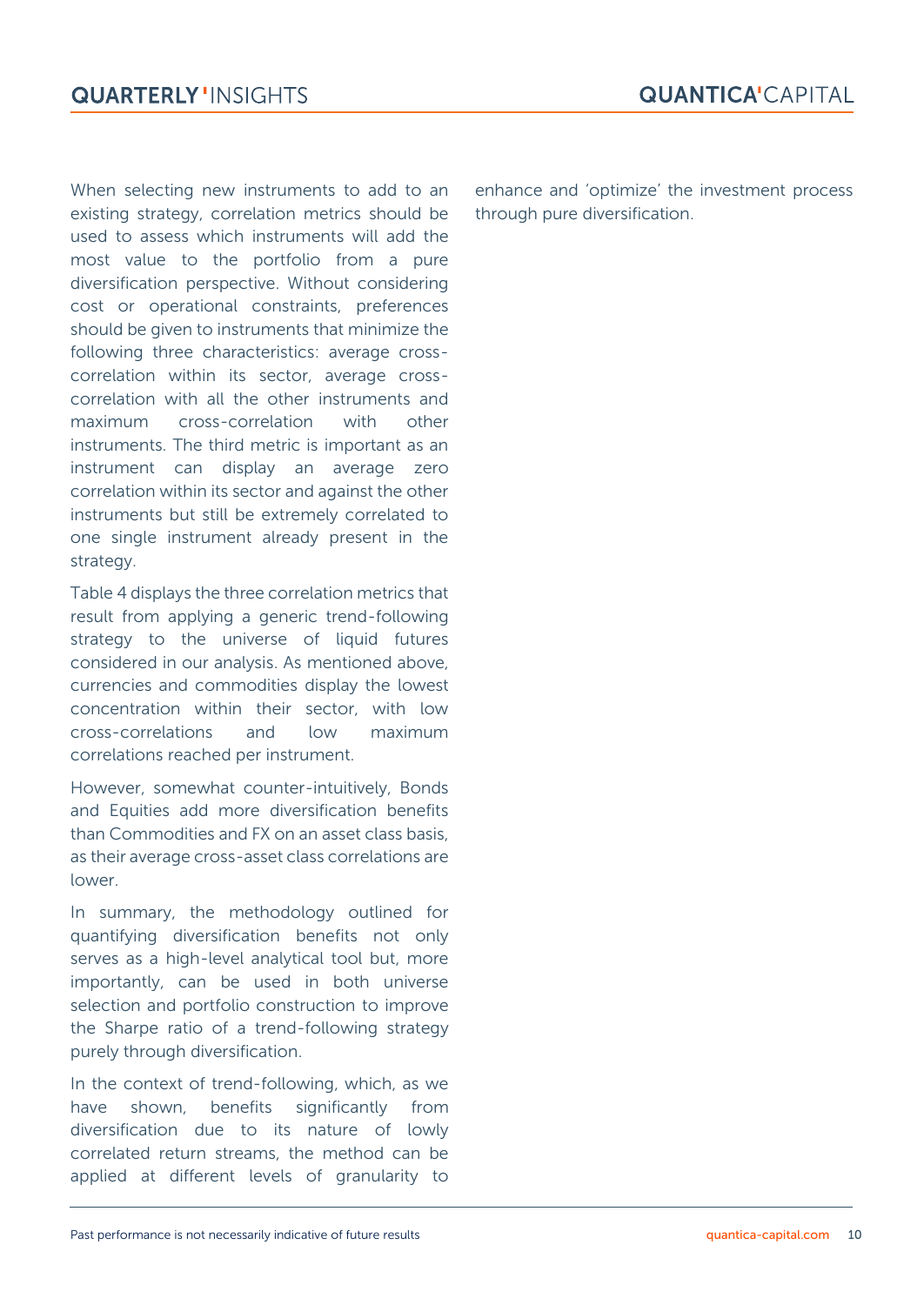# **QUARTERLY 'INSIGHTS**

## **QUANTICA'**CAPITAL

| Generic Trend-Following (broad futures universe) | <b>Asset Class</b> | Average total cross-<br>correlation | Average intra asset-class<br>correlation | Maximum cross-correlation | Instrument most correlated with |
|--------------------------------------------------|--------------------|-------------------------------------|------------------------------------------|---------------------------|---------------------------------|
| S&P 500                                          | Equities           | 11%                                 | 34%                                      | 91%                       | Dow                             |
| SMI (Swiss)                                      | Equities           | 8%                                  | 28%                                      | 56%                       | OMXS30 (Sweden)                 |
|                                                  |                    | 10%                                 | 26%                                      | 55%                       | FX JPY                          |
| Nikkei                                           | Equities           |                                     |                                          |                           |                                 |
| Dow                                              | Equities           | 9%                                  | 30%                                      | 91%                       | S&P 500                         |
| Euro StoXX                                       | Equities           | 13%                                 | 35%                                      | 88%                       | <b>CAC 40</b>                   |
| SPI (Australia)                                  | Equities           | $5%$                                | 16%                                      | 33%                       | Nikkei 225                      |
| S&P/TSX 60 (Can)                                 | Equities           | $8%$                                | 26%                                      | 53%                       | S&P 500                         |
| <b>FTSE 100 (UK)</b>                             | Equities           | 12%                                 | 30%                                      | 60%                       | <b>AEX (Netherlands)</b>        |
| <b>FTSE Taiwan</b>                               | Equities           | 5%                                  | 15%                                      | 24%                       | Nikkei 225                      |
| Russel 2000                                      | Equities           | 10%                                 | 29%                                      | 89%                       | E-mini S&P MidCap 400           |
| DAX                                              | Equities           | 12%                                 | 35%                                      | 80%                       | Euro StoXX                      |
| <b>Topix</b>                                     | Equities           | 6%                                  | 17%                                      | 92%                       | Nikkei 225                      |
| Nasdaq                                           | Equities           | 9%                                  | 29%                                      | 83%                       | S&P 500                         |
| CAC 40                                           | Equities           | 13%                                 | 35%                                      | 88%                       | Euro StoXX                      |
| Hang Seng                                        | Equities           | 6%                                  | 17%                                      | 76%                       | <b>HSCEI (HK)</b>               |
| AEX (Netherlands)                                | Equities           | 14%                                 | 37%                                      | 79%                       | <b>CAC 40</b>                   |
| OMXS30 (Sweden)                                  | Equities           | 10%                                 | 34%                                      | 66%                       | <b>DAX</b>                      |
| <b>HSCEI (HK)</b>                                | Equities           | $5%$                                | 12%                                      | 76%                       | Hang Seng                       |
| <b>MSCIEM</b>                                    | Equities           | 11%                                 | 19%                                      | 51%                       | <b>MSCI EAFE</b>                |
| <b>MSCI Singapore</b>                            | Equities           | 7%                                  | 17%                                      | 36%                       | Hang Seng                       |
| SGX FTSE China A50 Index                         | Equities           | 3%                                  | $8%$                                     | 40%                       | <b>HSCEI (HK)</b>               |
| FTSE/MIB                                         | Equities           | 11%                                 | 25%                                      | 72%                       | Euro StoXX                      |
| Nikkei 225                                       | Equities           | 6%                                  | 18%                                      | 92%                       | Topix                           |
| <b>MSCI EAFE</b>                                 | Equities           | 15%                                 | 36%                                      | 61%                       | E-mini S&P MidCap 400           |
| <b>Nifty SGX</b>                                 | Equities           | 6%                                  | 11%                                      | 26%                       | <b>Hang Seng</b>                |
| E-mini S&P MidCap 400                            | Equities           | 10%                                 | 31%                                      | 89%                       | Russel 2000                     |
| USD Note 2yr                                     | Fixed Income       | 7%                                  | 29%                                      | 84%                       | IR USD 3m                       |
| USD Note 5yr                                     | Fixed Income       | 10%                                 | 40%                                      | 91%                       | USD Treasury 10yr               |
| USD Treasury 10yr                                | Fixed Income       | 11%                                 | 46%                                      | 94%                       | Ultra 10-Year US Treasury Note  |
| Ultra 10-Year US Treasury Note                   | Fixed Income       | 11%                                 | 46%                                      | 94%                       | USD Treasury 10yr               |
| USD Long 20yr                                    | Fixed Income       | 11%                                 | 47%                                      | 96%                       | USD Ultra 30yr                  |
| USD Ultra 30yr                                   | Fixed Income       | 10%                                 | 43%                                      | 96%                       | USD Long 20yr                   |
| EUR Schatz 2yr                                   | Fixed Income       | 6%                                  | 26%                                      | 78%                       | EUR Bobl 5yr                    |
| EUR Bobl 5yr                                     | Fixed Income       | 9%                                  | 38%                                      | 83%                       | EUR Bund 10yr                   |
| EUR Bund 10yr                                    | Fixed Income       | 10%                                 | 44%                                      | 90%                       | EUR Buxl 30yr                   |
| EUR Buxl 30yr                                    | Fixed Income       | 9%                                  | 41%                                      | 90%                       | EUR Bund 10yr                   |
| Australian Gov 3Y                                | Fixed Income       | 5%                                  | 14%                                      | 77%                       | AUD Treasury 10yr               |
| AUD Treasury 10yr                                | Fixed Income       | 5%                                  | 18%                                      | 77%                       | Australian Gov 3Y               |
| Short term Euro-BTP                              | Fixed Income       | 5%                                  | $5%$                                     | 73%                       | EUR BTP Italy 10yr              |
| EUR BTP Italy 10yr                               | Fixed Income       | 6%                                  | 11%                                      | 73%                       | Short term Euro-BTP             |
| JPY Bond 10yr                                    | Fixed Income       | 2%                                  | 11%                                      | 28%                       | AUD Treasury 10yr               |
| GBP Gilt 10yr                                    | Fixed Income       | 11%                                 | 41%                                      | 66%                       | EUR Bund 10yr                   |
| CAD Treasury 10yr                                | Fixed Income       | 11%                                 | 42%                                      | 77%                       | USD Long 20yr                   |
| <b>EUR OAT France 10yr</b>                       | Fixed Income       | $8%$                                | 34%                                      | 76%                       | EUR Bund 10yr                   |
| IR USD 3m                                        | <b>Short Rates</b> | 7%                                  | 23%                                      | 84%                       | USD Note 2yr                    |
| IR GBP 3m                                        | <b>Short Rates</b> | 7%                                  | 25%                                      | 51%                       | GBP Gilt 10yr                   |
| IR AUD 3m                                        | <b>Short Rates</b> | 3%                                  | 6%                                       | 70%                       | Australian Gov 3Y               |
| IR EUR 3m                                        | <b>Short Rates</b> | 7%                                  | 24%                                      | 71%                       | EUR Bobl 5yr                    |
| IR CAD 3m                                        | <b>Short Rates</b> | 4%                                  | 14%                                      | 34%                       | CAD Treasury 10yr               |
| <b>FX EUR</b>                                    | Currencies         | 6%                                  | 26%                                      | 43%                       | FX GBP                          |
| FX GBP                                           | Currencies         | 5%                                  | 20%                                      | 43%                       | <b>FX EUR</b>                   |
| <b>FX CHF</b>                                    | Currencies         | 4%                                  | 15%                                      | 37%                       | <b>FX EUR</b>                   |
| <b>FX CAD</b>                                    | Currencies         | 8%                                  | 22%                                      | 45%                       | <b>FX AUD</b>                   |
| <b>FX JPY</b>                                    | Currencies         | 6%                                  | 13%                                      | 55%                       | Nikkei                          |
| <b>FX AUD</b>                                    | Currencies         | 7%                                  | 28%                                      | 60%                       | FX NZD                          |
| FX NZD                                           | Currencies         | 5%                                  | 27%                                      | 60%                       | <b>FX AUD</b>                   |
| FX MXN                                           | Currencies         | 7%                                  | 14%                                      | 31%                       | <b>MSCI EM</b>                  |
| Crude                                            | Commodities        | 10%                                 | 19%                                      | 97%                       | <b>WTI Crude Oil</b>            |
| <b>Brent Crude</b>                               | Commodities        | 11%                                 | 21%                                      | 86%                       | <b>Heating Oil</b>              |
| WTI Crude Oil                                    | Commodities        | 10%                                 | 19%                                      | 97%                       | Crude                           |
| <b>Heating Oil</b>                               | Commodities        | 10%                                 | 21%                                      | 86%                       | <b>Brent Crude</b>              |
| Gasoline                                         | Commodities        | 9%                                  | 17%                                      | 73%                       | <b>Brent Crude</b>              |
| <b>Gasoil LS</b>                                 | Commodities        | 8%                                  | 16%                                      | 69%                       | <b>Heating Oil</b>              |
| <b>Natural Gas</b>                               | Commodities        | 0%                                  | 2%                                       | 8%                        | <b>Heating Oil</b>              |
| <b>CO2</b> Emissions                             | Commodities        | 2%                                  | 2%                                       | 8%                        | <b>Gasoil LS</b>                |
| Gold                                             | Commodities        | 7%                                  | 9%                                       | 66%                       | Silver                          |
| Copper                                           | Commodities        | 7%                                  | 11%                                      | 31%                       | Platinum                        |
| Silver                                           | Commodities        | 6%                                  | 11%                                      | 66%                       | Gold                            |
| Platinum                                         | Commodities        | 8%                                  | 12%                                      | 40%                       | Silver                          |
| Nymex Palladium                                  | Commodities        | 5%                                  | 7%                                       | 34%                       | Platinum                        |
| Iron Ore                                         | Commodities        | 1%                                  | 2%                                       | 12%                       | Copper                          |
| Corn                                             | Commodities        | 4%                                  | 11%                                      | 38%                       | Hard Red Winter Wheat           |
| Wheat                                            | Commodities        | 3%                                  | 7%                                       | 83%                       | Hard Red Winter Wheat future    |
| Soy Beans                                        | Commodities        | 3%                                  | 10%                                      | 71%                       | Soybean Meal                    |
| Hard Red Winter Wheat                            | Commodities        | 4%                                  | 9%                                       | 83%                       | Wheat                           |
| <b>Live Cattle</b>                               | Commodities        | 2%                                  | 3%                                       | 17%                       | Lean Hogs                       |
| Lean Hogs                                        | Commodities        | $1\%$                               | 2%                                       | 17%                       | Live Cattle                     |
| Sugar                                            | Commodities        | 3%                                  | 7%                                       | 20%                       | Coffee                          |
| Coffee                                           | Commodities        | 2%                                  | 5%                                       | 20%                       | Sugar                           |
| Soybean Meal                                     | Commodities        | 1%                                  | 6%                                       | 71%                       | Soy Beans                       |
| Cotton                                           | Commodities        | 6%                                  | 6%                                       | 16%                       | <b>MSCI EAFE</b>                |
| Cocoa                                            | Commodities        | 1%                                  | 1%                                       | 9%                        | FX GBP                          |
| Crude soybean oil                                | Commodities        | 4%                                  | 9%                                       | 33%                       | Soy Beans                       |
| Natural Gas Dutch TTF                            | Commodities        | 2%                                  | $5%$                                     | 25%                       | <b>CO2</b> Emissions            |

Table 4: Average and maximum cross-correlations within and across asset classes for a universe of 84 highly liquid futures instruments. Data covers the period 2010-2021. Source: Quantica Capital.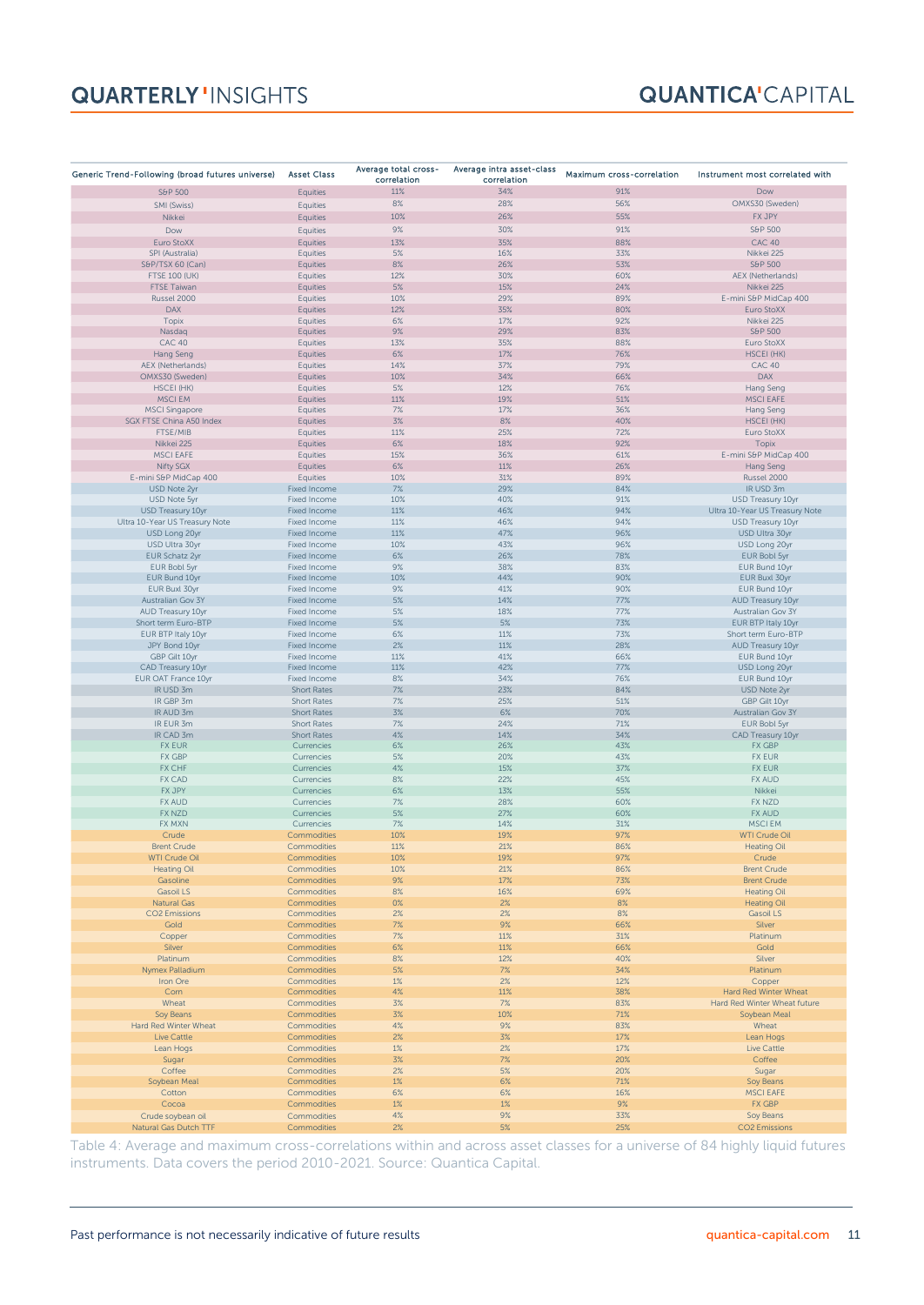# Conclusion

We have presented a framework to assess the benefits and quantify the limits of diversification for any investment portfolio.

Starting from a simple theoretical model, we have shown that the diversification gain when expanding a portfolio depends essentially only on the average cross-correlation of the underlying return streams and the number of portfolio constituents.

With a simple formula, we have demonstrated that the diversification potential is inversely proportional to the average cross-correlation of the underlying return streams. The non-linear relationship between a portfolio's underlying average cross-correlation and the resulting portfolio Sharpe ratio leads to significant differences for different investment strategies.

We have applied the theoretical model to different asset classes and investment strategies and have validated this model with a much more general simulation method and found very good empirical agreement with the model.

Our results prove that the diversification potential of trend-following strategies is significantly higher than e.g., for equity long-only or risk parity strategies. For pure stock portfolios, we have demonstrated that the diversification potential is no longer significant for portfolio sizes bigger than 15-20 positions, and the Sharpe ratio cannot be increased much more through pure diversification.

However, for trend-following strategies applied to a universe of liquid futures markets, this diversification threshold is significantly higher. Trend-following portfolios with 100 positions (for generic trend-following models) and even 200 positions (for Quantica's risk-adjusted, relative trend-following methodology) could still benefit from a sizable diversification benefit

when considering a further investment universe expansion.

Although desirable, the hurdle in terms of higher complexity, implementation and operational costs will increase meaningfully the more futures markets are added to the investment universe.

Therefore, continuous monitoring of all available investment opportunities, and selection of potential candidates for inclusion in a trendfollowing strategy plays a crucial role and should be an important part of the research process of every trend-following manager.

Finally, a careful evaluation and integration of diversification and correlation considerations into the investment process can be crucial to the long-term success of a trend following strategy. By pure diversification, portfolio Sharpe ratio can be increased to a well quantifiable level, and without compromising style consistency or other desirable features of the trend-following strategy.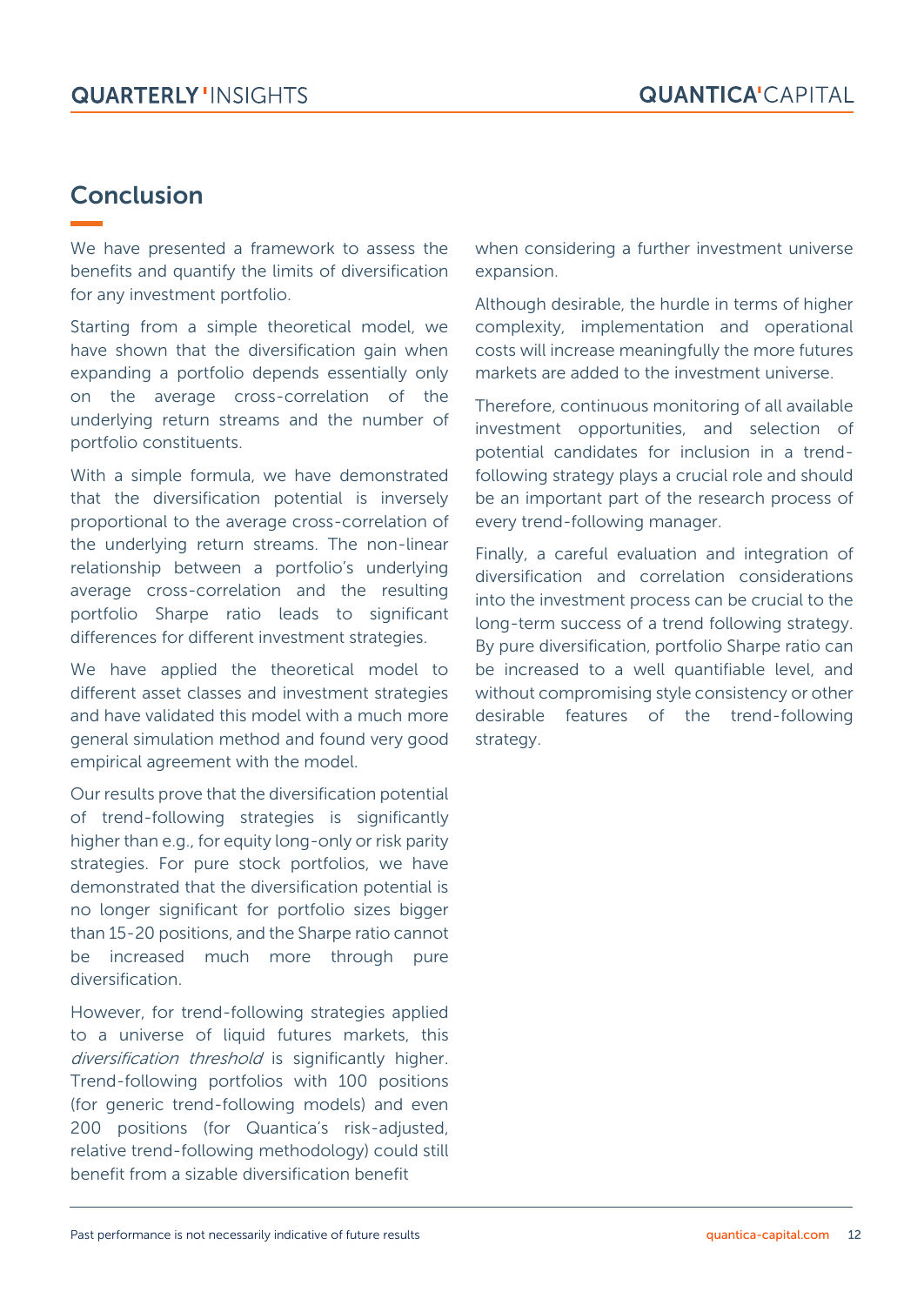.

# Appendix

#### Derivation of the diversification formula

For (log-)return streams  $R_1, ..., R_n$  with equal variances  $\sigma^2$  and given cross-correlations  $\rho_{ij} =$  $Corr(R<sub>i</sub>, R<sub>j</sub>)$  we can express the variance of their average in terms of the average cross-correlation  $\bar{\rho} = \frac{1}{r^2}$  $\frac{1}{n^2-n}\sum_{i\neq j}\rho_{ij}$ :

$$
\operatorname{Var}\left(\frac{1}{n}\sum_{i=1}^{n}R_{i}\right) = \frac{1}{n^{2}}\left(\sum_{i=1}^{n}\operatorname{Var}(R_{i}) + \sum_{i\neq j}\operatorname{Cov}(R_{i},R_{j})\right)
$$

$$
= \frac{1}{n^{2}}\left(n\sigma^{2} + \sum_{i\neq j}\sigma^{2}\rho_{ij}\right)
$$

$$
= \frac{\sigma^{2}}{n^{2}}\left(n + (n^{2} - n)\bar{\rho}\right)
$$

$$
= \sigma^{2}\left(\bar{\rho} + \frac{1 - \bar{\rho}}{n}\right).
$$

## Derivation of the diversification threshold

Recall that for a given Sharpe ratio and correlation characteristics  $\bar{s}$  and  $\bar{p} > 0$ , the maximum achievable Sharpe ratio is  $\bar{s} \cdot \frac{1}{\epsilon}$  $\frac{1}{\sqrt{\overline{\rho}}}$ . Hence the smallest number of constituents  $N_p$  needed to reach a fraction  $p \in [0,1]$  of this maximum will have to satisfy the inequality

$$
p \le \frac{\bar{s} \cdot m(\bar{\rho}, N_p)}{\bar{s} \cdot \frac{1}{\sqrt{\bar{\rho}}}} = \sqrt{\frac{\bar{\rho}}{\bar{\rho} + \frac{1 - \bar{\rho}}{N_p}}}
$$

Squaring both sides of the inequality and assuming  $\bar{p} > 0$  we can rewrite this as

$$
N_p \bar{\rho} p^2 + p^2 - \bar{\rho} p^2 \le N_p \bar{\rho} \,,
$$

which is equivalent to

$$
N_p(\bar{\rho}-\bar{\rho}p^2)\geq p^2-\bar{\rho}p^2.
$$

This in turn gives us the final desired inequality

$$
N_p \ge \frac{(1-\bar{\rho})p^2}{\bar{\rho}(1-p^2)} = \frac{1-\bar{\rho}}{\bar{\rho}} \cdot \frac{p^2}{1-p^2}.
$$

#### Derivation of the Sharpe ratio of a portfolio

The Sharpe ratio of a portfolio of risky assets with equal volatilities can be expressed as a function of the average Sharpe ratio, the number of portfolio constituents and the average correlation:

$$
\text{Sharpe}\left(\frac{1}{n}\sum_{i=1}^{n}R_{i}\right) = \frac{E\left[\frac{1}{n}\sum_{i=1}^{n}R_{i}\right]}{\sqrt{\text{Var}\left(\frac{1}{n}\sum_{i=1}^{n}R_{i}\right)}}
$$
\n
$$
= \frac{\frac{1}{n}\sum_{i=1}^{n}E[R_{i}]}{\sigma \cdot \sqrt{\bar{\rho} + \frac{1 - \bar{\rho}}{n}}} = \bar{s} \cdot \frac{1}{\sqrt{\bar{\rho} + \frac{1 - \bar{\rho}}{n}}}
$$
\n
$$
= \bar{s} \cdot m(\bar{\rho}, n).
$$